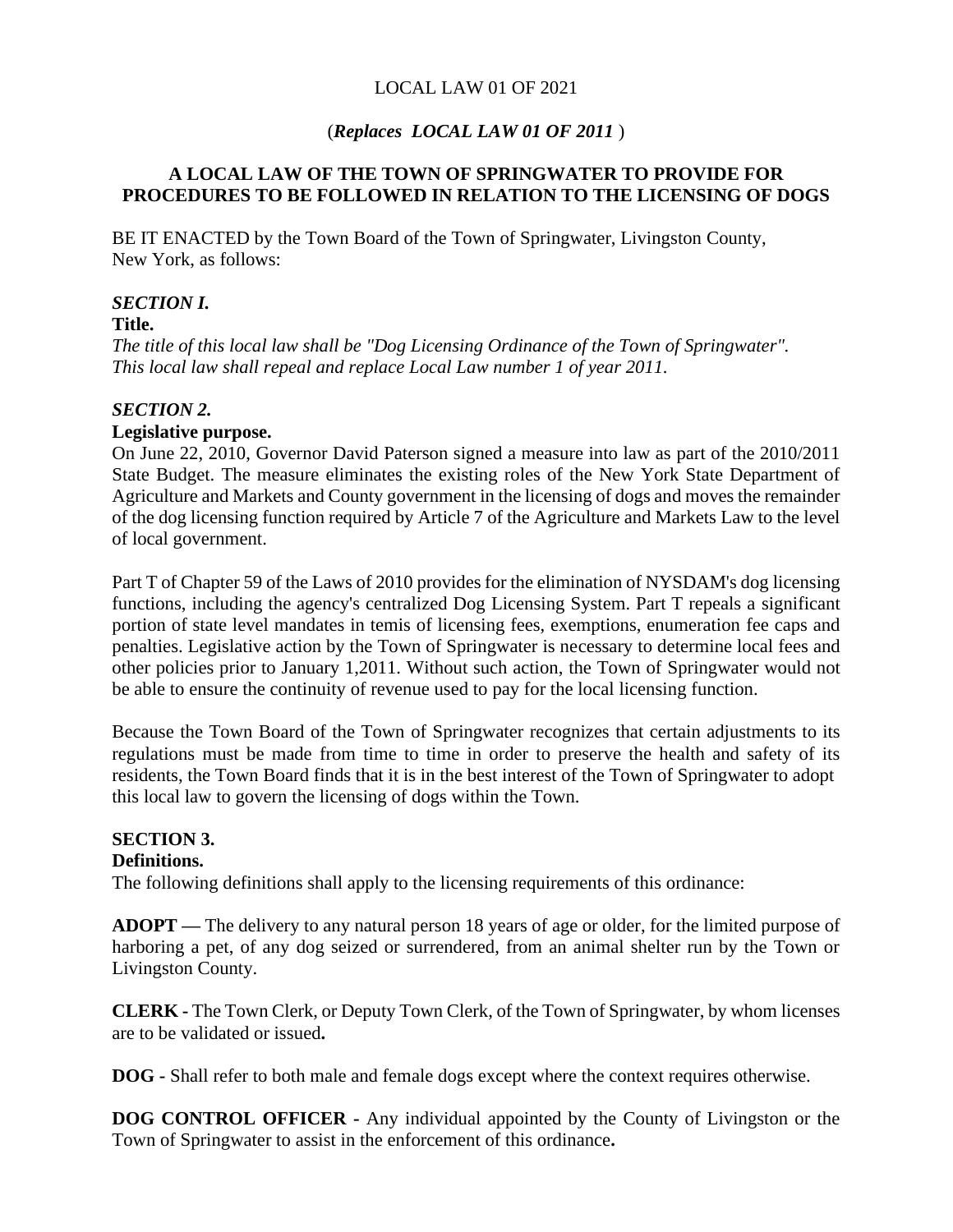**DETECTION DOG** - Any dog that is trained and is actually used for such purposes or is undergoing training to be used for the purpose of detecting controlled substances, explosives, ignitable liquids, firearms, cadavers, or school or correctional facility contraband.

**GEESE DOG -** Any dog that is trained to aid the Animal/Dog Control Officer in the control of geese within the boundaries of the Town.

**GUIDE DOG -** Any dog that is trained to aid a person who is blind and that is actually used for such purpose, or any dog owned by a recognized guide dog training center located within the State of New York during the period such dog is being trained or bred.

**HARBOR -** To provide food or shelter to any dog.

**HEARING DOG -** Any dog that is trained to aid a person with a hearing impairment and that is actually used for such purpose, or any dog owned by a recognized training center located within the State of New York during the period such dog is being trained or bred for such training.

**IDENTIFICATION TAG -** A tag which sets forth an identification number, as required by the provisions set forth in this article.

**OWNER -** Any person who harbors or keeps any dog. In the event any dog found in violation of this ordinance shall be owned by a person under 18 years of age, the owner shall be deemed to be the parent or guardian of such person (or the head of the household in which said person resides).

**PERSON WITH DISABILITY** - Any person with a disability as that term is defined in Subdivision 22 of § 292 of the New York State Executive Law

**POLICE WORK DOG -** Any dog owned or harbored by any municipal police department or any state or federal law enforcement agency, which dog has been trained to aid law enforcement officers and is actually being used for police work purposes.

**SERVICE DOG -** Any dog that has been or is being individually trained to do work or perform tasks for the benefit of a person with a disability, provided that the dog is or will be owned by such person or that person's parent, guardian or other legal representative.

**THERAPY DOG** - Any dog that is trained to aid the emotional and physical health of patients in hospitals, nursing homes, retirement homes and other settings and that is actually used for such purpose, or any dog owned by a recognized training center located within the State of New York during the period such dog is being trained or bred for such purpose.

**TOWN** - The Town of Springwater, including incorporated areas.

**WAR DOG** - Any dog which has been honorably discharged from the United States armed services.

**WORKING SEARCH DOG** - Any dog that is trained to aid in the search for missing persons and that is actually used for such purposes; provided, however, that such services provided by said dog shall be performed without charge or fee.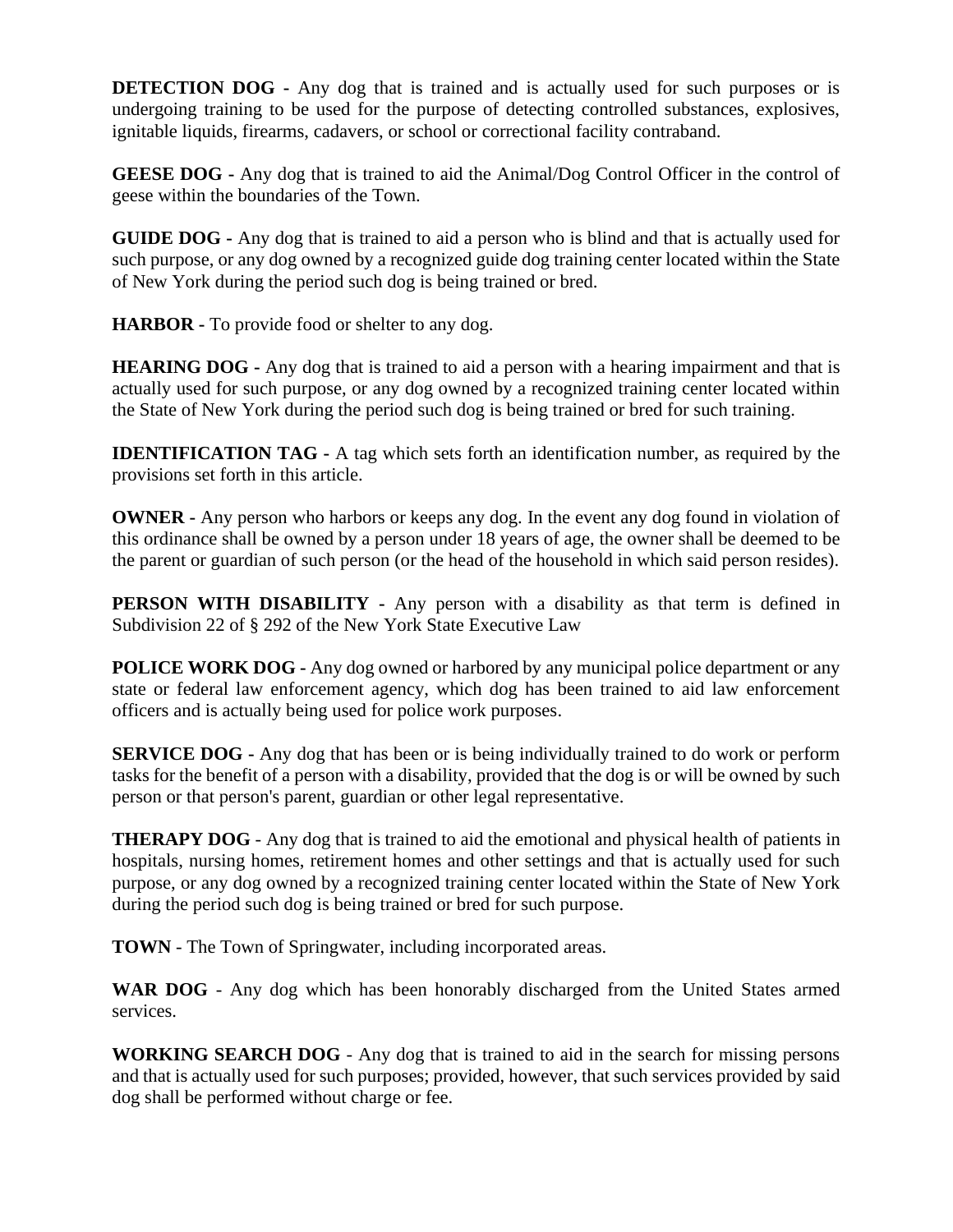#### **SECTION 4. Dog licensing requirements and procedures.**

## **A. Licensing of dogs.**

(1) The owner of any dog reaching the age of four months shall immediately make application for a dog license. No license shall be required for any dog under the age of four months that is not at large. A license shall be renewed after a period of one year beginning with the first day of the month following the date of issuance. Renewals shall be for one year terms. **Each license shall be valid through April 30th of the following calendar year regardless of the date of issuance. Failure to renew a license within sixty days of its renewal date shall be subject toa late fee as set forth by town resolution.**

(2) Application for a dog license shall be made to the Clerk, or in the instance of adoption from the Livingston County Dog Control facility, an application can be made to a Dog Control Officer from that facility, and a license issued therefrom.

(3) The application shall state the sex, actual or approximate year of birth, breed, color(s), and official identification number of the dog, and other identification markers, if any, and the name, address, telephone number, county and town of residence of owner.

(4) The application shall be accompanied by a license fee as listed below and a valid certificate of rabies vaccination. In the case of a spayed or neutered dog, every application shall also be accompanied by a certificate signed by a licensed veterinarian showing that the dog has been spayed or neutered, provided that such certificate shall not be required if the same is already on file with the Clerk.

(5) The fees for a dog license shall be as set forth on the fee schedule adopted by the Town Board from time to time and available in the office of the Town Clerk.

(a) There shall be no fee charged for the license issued for any detection dog, geese dog, guide dog, hearing dog, police work dog, service dog, therapy dog, war dog or working search dog.

(b) The Clerk shall be authorized to charge fees to an Owner for reimbursement of any charges incurred by the Town by virtue of any services provided by a Dog Control Officer in the execution or enforcement of this Article.

(6) Upon validation by the Clerk (or a Dog Control Officer from the Livingston County Dog Control facility), the application shall become a license for the dog described therein. Once an application has been validated, no refund shall be made.

(7) The Clerk (or a Dog Control Officer from the Livingston County Dog Control facility) shall provide a copy of the license to the owner and retain a record of the license in either paper or electronic format.

(8) No license shall be transferable. Upon the transfer of ownership of any dog, the new owner shall immediately make application for a license for such dog. The original issued identification tag shall remain the same for the life of the dog, excepting that if a tag is lost or destroyed, the Clerk is authorized to issue a new tag with a different identification number and Owner shall pay a fee as designated by the Town for such purpose.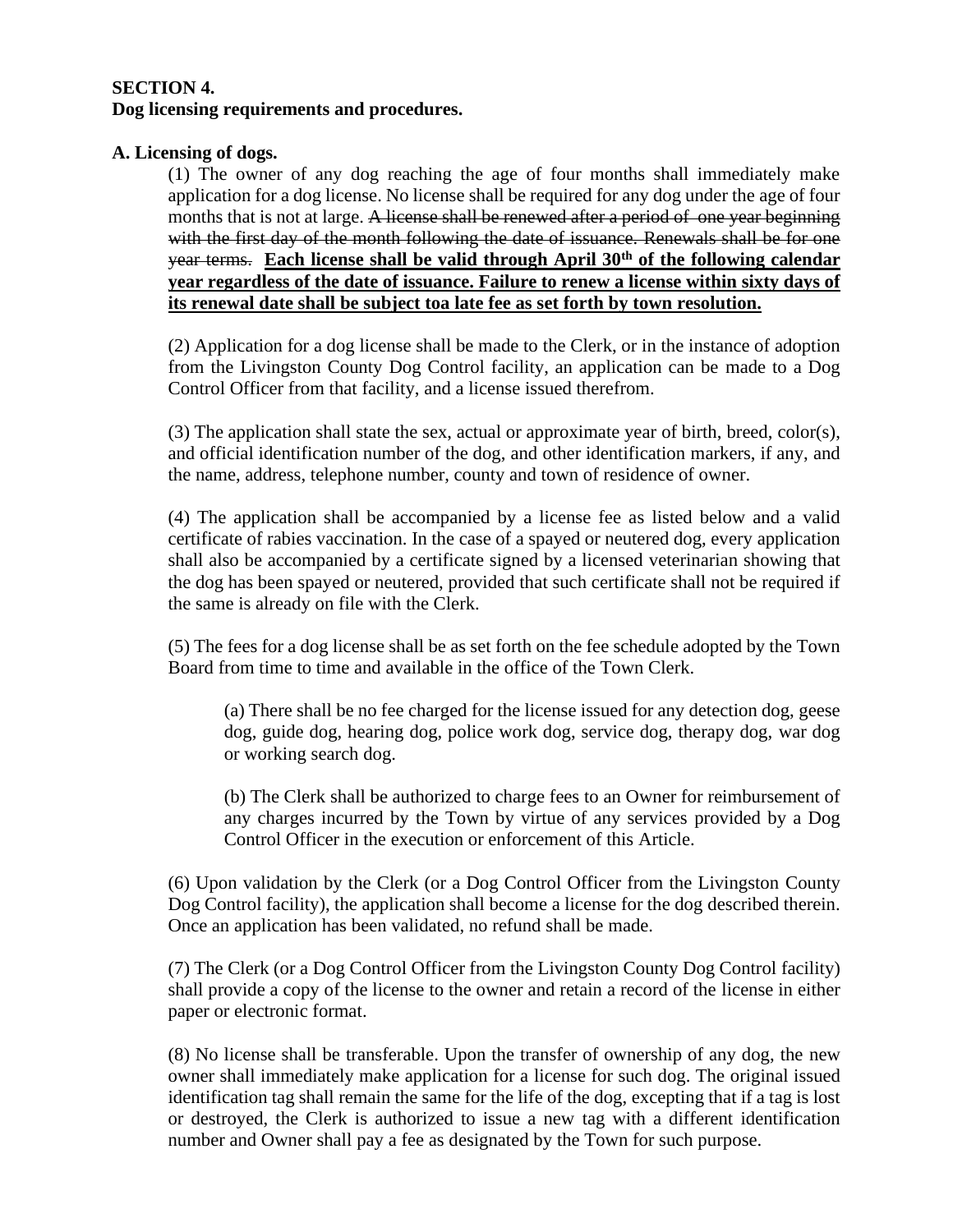**B. Purebred licenses.** The owner of one or more purebred dogs registered by a recognized registry association as defined in Agriculture and Markets Law, §108 may annually make an application for a purebred license, in lieu of or in addition to the individual licenses required by this local law. A purebred license shall be valid for a period of one year beginning with the first day of the month following the date of issuance and shall be renewable annually thereafter prior to the expiration date.

(1) The purebred dog license application shall state the name, address and telephone number of the owner; the county and town where such dogs are harbored; the sex, breed, registry name and number of each purebred registered dog over the age of four months which is harbored on the premises; and the sex and breed of each purebred dog over the age of four months which is harbored on the premises and which is eligible for registration. The application shall also include a statement by the owner that all purebred dogs over the age of four months which are harbored on the premises have been listed.

(2) The application shall be accompanied by the license fee prescribed by this local law and a certificate of rabies vaccination, as required by this Article and Article 7 of the State Agriculture and Markets Law.

(3) Upon receipt of the foregoing items, the Clerk shall assign a license number, which shall be reserved for the sole use of the named owner, and shall issue a purebred license. Once a purebred license has been issued, no refund therefore shall be made.

(4) The Town Clerk shall:

- (i) provide a copy of the purebred license to the owner;
- (ii) retain a record of the purebred license in the office of the Town Clerk.

(5) No purebred license shall be transferable. Upon change of ownership of any dog licensed under a purebred license, such dog shall become subject to the licensing provisions of subdivision one of this section, except when the new owner holds a valid purebred license.

(6) The fees for a dog license shall be as set forth on the fee schedule adopted by the Town Board from time to time, including a mandatory surcharge of no less than \$3.00 for purposes of carrying out animal population control efforts, such schedule being available in the office of the Town Clerk.

**C. Rabies vaccination**. The Clerk, at the time of issuing any license pursuant to this article, shall require the applicant to present a statement certified by a licensed veterinarian showing that the dog or dogs have been vaccinated to prevent rabies or, in lieu thereof, a statement certified by a licensed veterinarian stating that because of age or other reason, the life of the dog or dogs would be endangered by the administration of vaccine. The Clerk shall make or cause to be made from such statement a record of such information and file such record with a copy of the license.

**D. Enumeration**. In addition to other applicable fees, any person applying for a dog license for a dog identified as unlicensed during an enumeration shall pay a fee of \$5. Such additional fee shall be used to pay the expenses incurred by the Town in conducting the enumeration. In the event that the additional fees collected exceed the expenses incurred by the Town in conducting an enumeration in any year, such excess fees may be used by the Town for any other lawful purpose.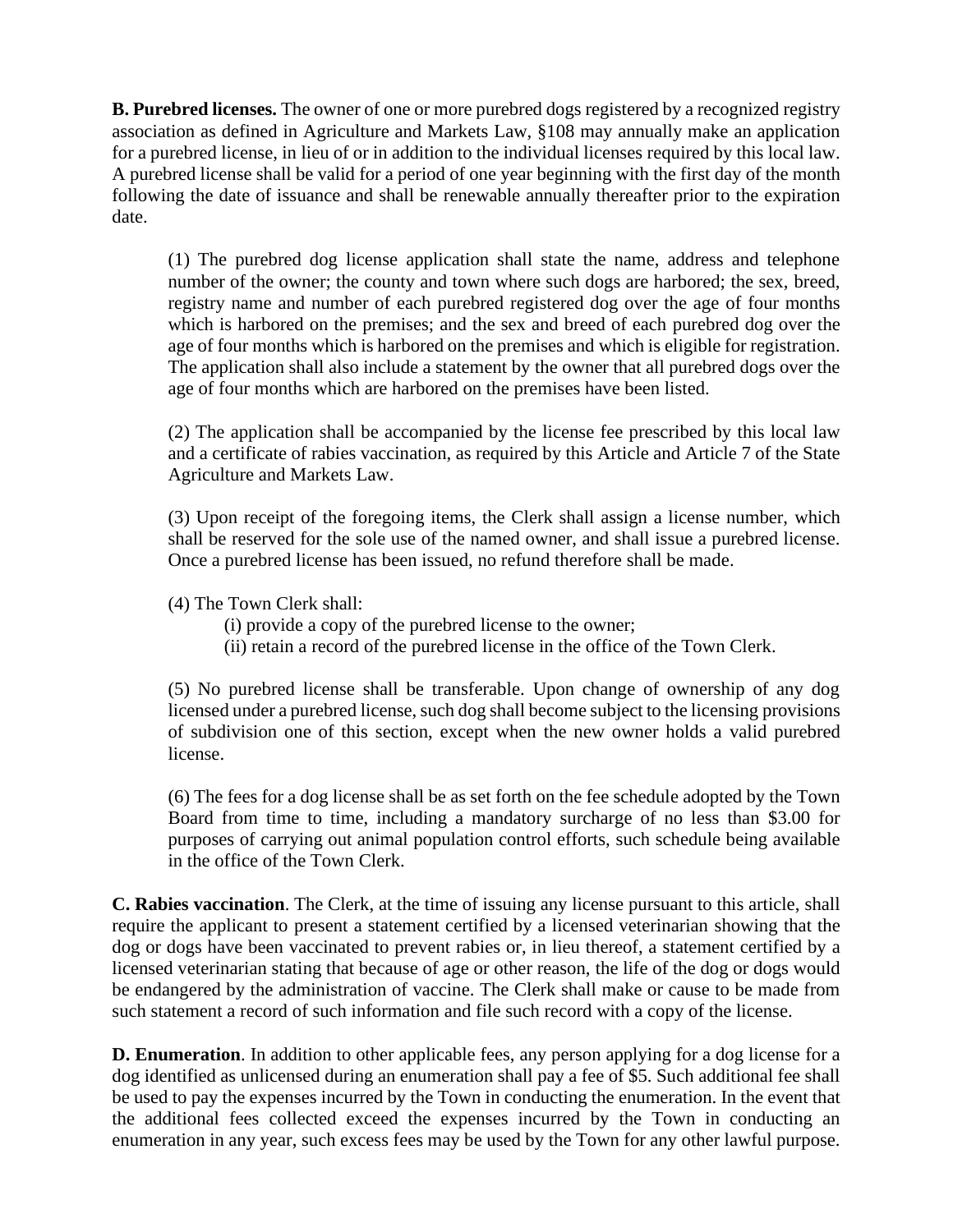## **SECTION 5. Identification of dogs.**

A. Each dog licensed shall be assigned, at the time the dog is licensed for the first time, a permanent official identification number. Such identification number shall be carried by the dog on an identification tag that shall be affixed to a collar on the dog at all times.

B. The official identification number shall constitute the official identification of the dog to which it is assigned, regardless of changes of ownership, and the number shall not be reassigned to any other dog during the lifetime of the dog to which it is assigned.

C. At the time a dog is first licensed, one identification tag shall be furnished to the owner at no charge. Any replacement tag shall be obtained by the owner at his expense at a fee pursuant to a fee schedule adopted by the Town Board from time to time and available in the office of the Town Clerk.

D. No tag carrying an official identification number shall be affixed to the collar of any dog other than the one to which that number has been assigned.

E. The identification tag shall be imprinted with the words "Springwater, NY", a unique identification number, and the telephone number of the Town Clerk's office.

## **SECTION 6.**

#### **Change of ownership, lost or stolen dogs.**

A. In the event of a change in ownership of any dog that has been assigned an official identification number or in the address of the owner of record of any such dog, the owner of record shall, within 10 days of such change, notify the Clerk.

B. If any dog that has been assigned an official identification number is lost or stolen, the owner of record shall, within 10 days of the discovery of such loss or theft, notify the Clerk.

C. In the case of a dog's death, the owner of record shall so notify the Clerk, either prior to renewal of license or upon the time of such renewal,

## **SECTION 7.**

#### **Violations of Licensing Requirements.**

A. It shall be a violation, punishable as provided herein, for:

(1) Any owner to fail to license a dog.

(2) Any owner to fail to have any licensed dog properly identified as required by this article.

(3) Any person to knowingly affix to any dog any false or improper identification tag or special identification tag for identifying guide, service or hearing dogs.